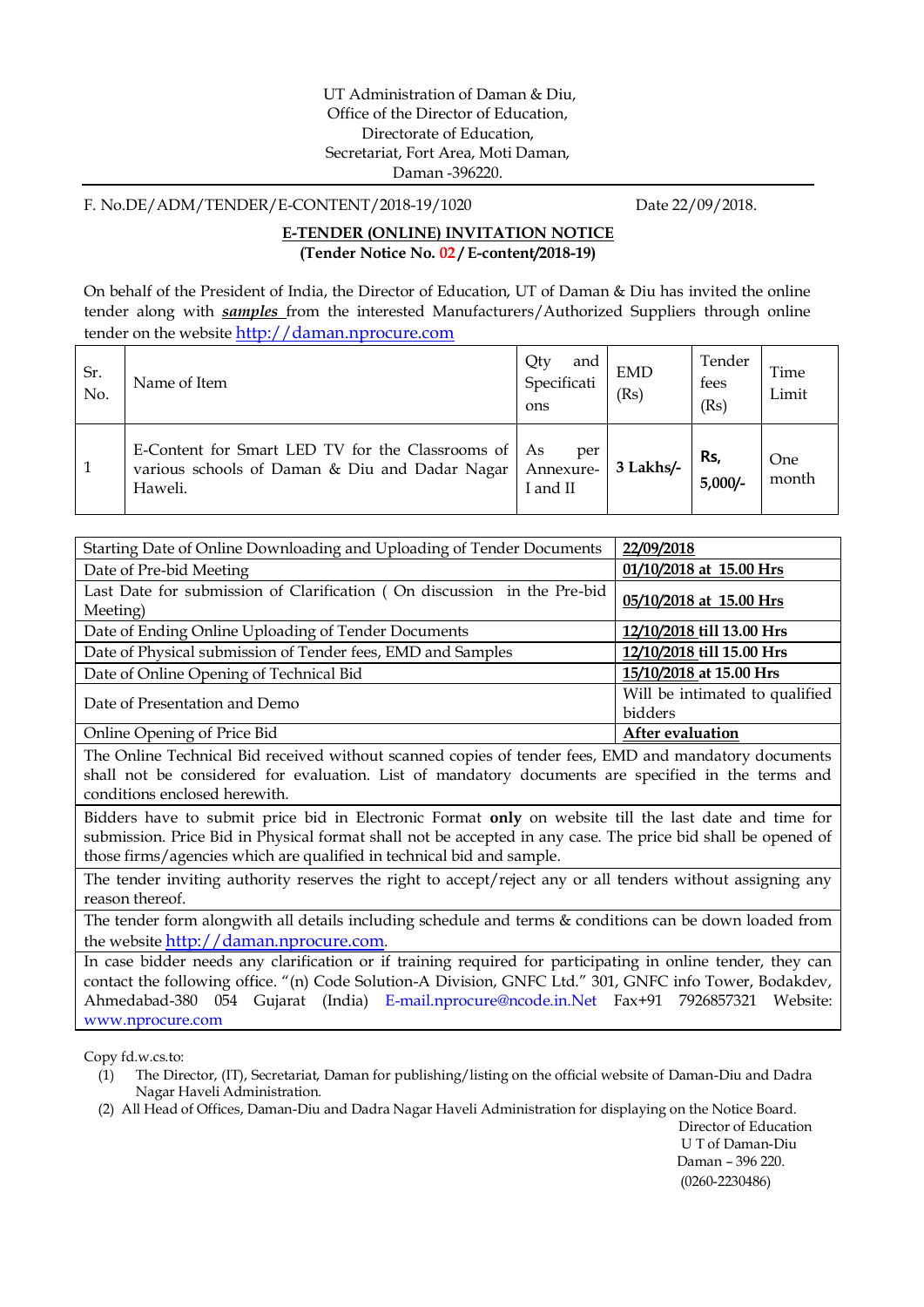## **TERMS & CONDITIONS FOR THE E- CONTENT FOR SMART LED TV IN CLASSROOMS OF GOVERNMENT SCHOOLS OF DAMAN & DIU AND DADRA & NAGAR HAVELI WHICH INCLUDES SUPPLY, COMMISSIONING, FUNCTIONING AND INSTALLATION. (Tender Notice No. 03/E-CONTENT/2017-18)**

F. No.DE/ADM/TENDER/E-CONTENT/2017-18 Date : 22/09/2018.

- 1. The Bidders who wish to participate in this e-tender will have to procure valid digital certificate as per information technology Act-2000, Bidders can procure this certificate from any of the Government approved certifying agency i.e. (n) Code Solution.
- 2. Only manufacturer/authorized dealers/suppliers can participate in the Tender. The authorized dealers will have to upload letter of authority from the manufacturers as per accompanying format
- 3. Bidder shall upload a valid ISO certificate.
- 4. Bidder should have annual turnover of at least Rs 2 Cr. for the last three financial years. Upload copy of Income Tax paid for the last three years along with copy of Turnover Certificate certified by CA.
- 5. Bidder should upload the valid Shop & Establishment Certificate.
- 6. VaT/GST Clearance Certificate up to 31.3.2018.
- 7. GST Registration Certificate.
- 8. Pan Card copy on Company Letterhead duly stamped and signed.
- 9. Bank Solvency certificate for Rs. 20 lakhs.
- 10. Bidder should have 3 years experience of supply in the past to Govt. organizations. Upload satisfaction completed certificate copies.
- 11. Bidder should submit sample in the Education Department and take acknowledge on the challan and uploaded the same in the Tender.
- 12. Evaluation will be done based on annexure III and annexure IV. Price to be quoted for one year.
- 13. Bidder should upload undertaking that the terms and conditions mention in the Tender are acceptable.
- 14. Bidders should submit undertaking that they are not blacklisted by any organization.
- 15. **Sr. No. 02 to 14 including Scanned copy of Tender Fee and EMD are mandatory documents to be uploaded online for qualifying for the further process.**
- 16. Physical submission of tender fees in form of Demand Draft and EMD in form of FDR in hard copy shall be submitted to the tender inviting authority by RPAD /Speed post/Courier. However, tender inviting authority shall not be responsible for any postal delay. The said documents can also be deposited on or before **12/10/2018 at 15.00 Hrs** in the office of the undersigned.
- 17. Bidders have to submit **price bid in Electronic Format only** on http://daman.nprocure.comwebsite till the last date and time for submission. Price Bid in Physical format shall not be accepted in any case. The price bid shall be opened of those firms/agencies that are qualified in technical bid.
- 18. The Bidders should furnish Tender Fee in form of **Demand Draft** Earnest Money Deposit in form of **FDR** drawn on any scheduled bank in favor of the **Director of Education, Daman** payable at Daman in the manner laid down in tender notice. Tenders received without Tender Fees & Earnest Money Deposit will be summarily rejected. The EMD will be refunded to the unsuccessful tenders immediately after the tender is been finalized and on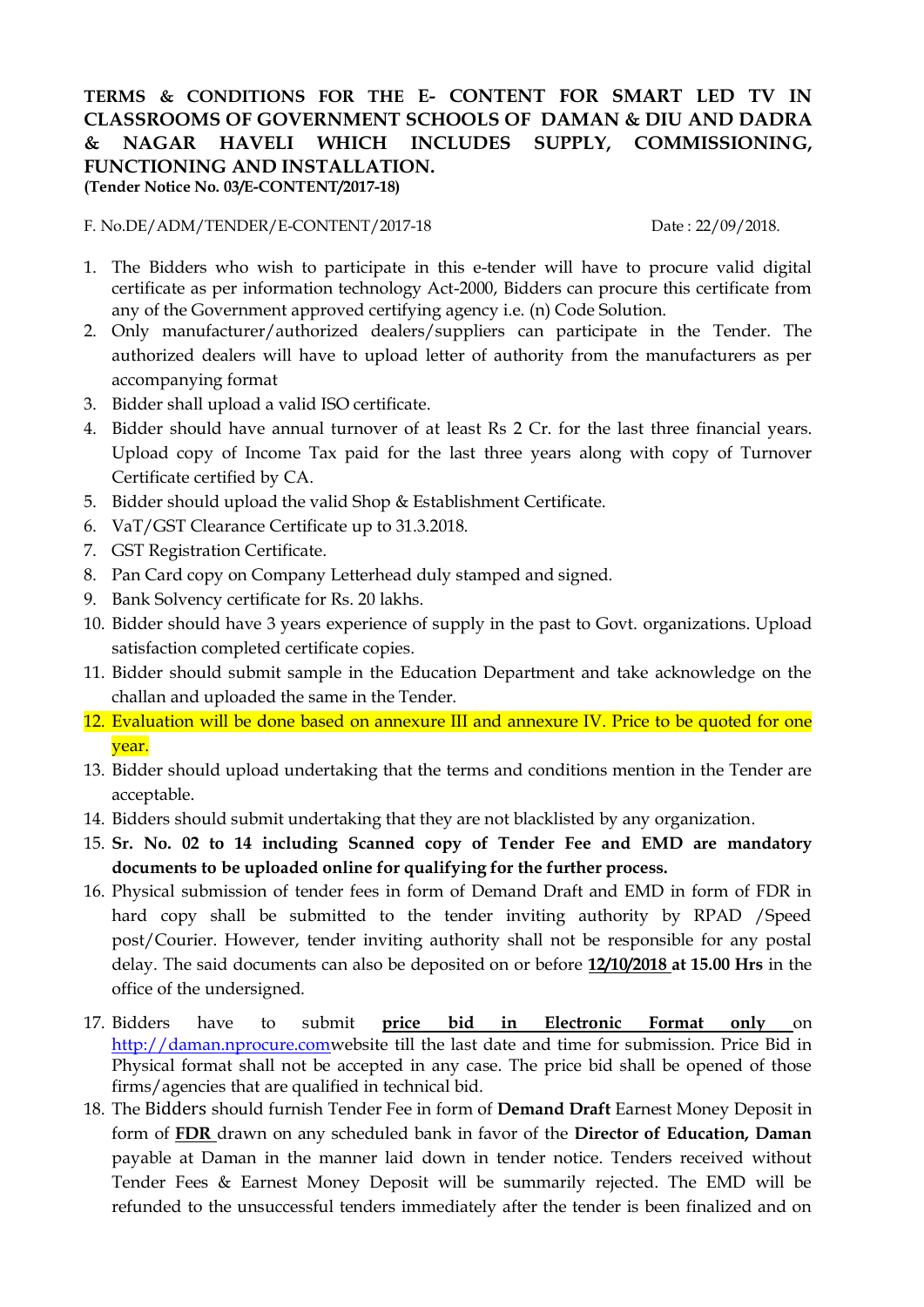receipt of application from them.

- 19. The rate(s) quoted in the price bid by the Bidder shall be **inclusive** of all taxes and charges. The rates quoted by the Bidder shall be valid for a period of 6 months from the date of opening of the tender**.**
- 20. The Bidder has to quote **single rate** as per specifications, otherwise Tender will be rejected.
- 21. No extra charges for packing, forwarding and insurance etc. will be paid on the rates quoted.
- 22. No 'FORM D' shall be issued.
- 23. The Earnest Money(s), Security Deposit(s) paid by the Bidder (s) earlier against any tender(s) or supply order(s) is / are not adjustable with Earnest Money or Security Deposit required by these conditions/Tenders.
- 24. The successful bidder has to Supply the goods strictly as per specification/sample and within prescribed time limit. If the material supplied not found as per the specification/sample, the entire supply order is liable for cancellation and E.M.D./S.D. paid will be forfeited to Government and said agency shall be blacklisted.
- 25. No separate agreement will be required to be signed by the successful Bidder (s) for the purchase of the Contract for supply. Rates tender offered in response to the concerned Tender shall be considered as acceptance of all above terms & conditions for supply for all legal purpose.
- 26. Extension of time limit for supplier may be considered by the Tender Inviting Officer up to 50% of the original stipulated time for supplies and beyond that by the Competent Authority to accord expenditure sanction or enter into contract with reference to the amount involved in the contract. However, extension of time limit will be considered in very exceptional circumstances and at the discretion of the above authorities and supplier cannot claim it as a matter of right. The extension so granted, may be with levy of compensation for delay in execution of supply order up to 10% of the cost of the delayed quantity, competent to grant extension of time limit, provided such request is made in time depending upon the circumstances and such decision in the matter will be final.
- 27. Only on satisfactory completion of supply of goods, bills of the supplier to be admitted for payment, the amount of Security Deposit / Earnest Money Deposit will be refunded after expiry of guarantee / warranty period if any, or any such date / period as may be mutually agreed upon. The guarantee/Warranty period will be from the date of supply of full quantity of the goods.
- 28. No advance payment or part payment will be made. Payment will be made only after full supply as per order.
- 29. All bills should be in TRIPLICATE and shall invariably mention the number and date of supply order.
- 30. All contracts will be given to the overall lowest Bidder not item wise due to technology reasons.
- 31. The right to accept or reject without assigning any reasons any or all tenders in part or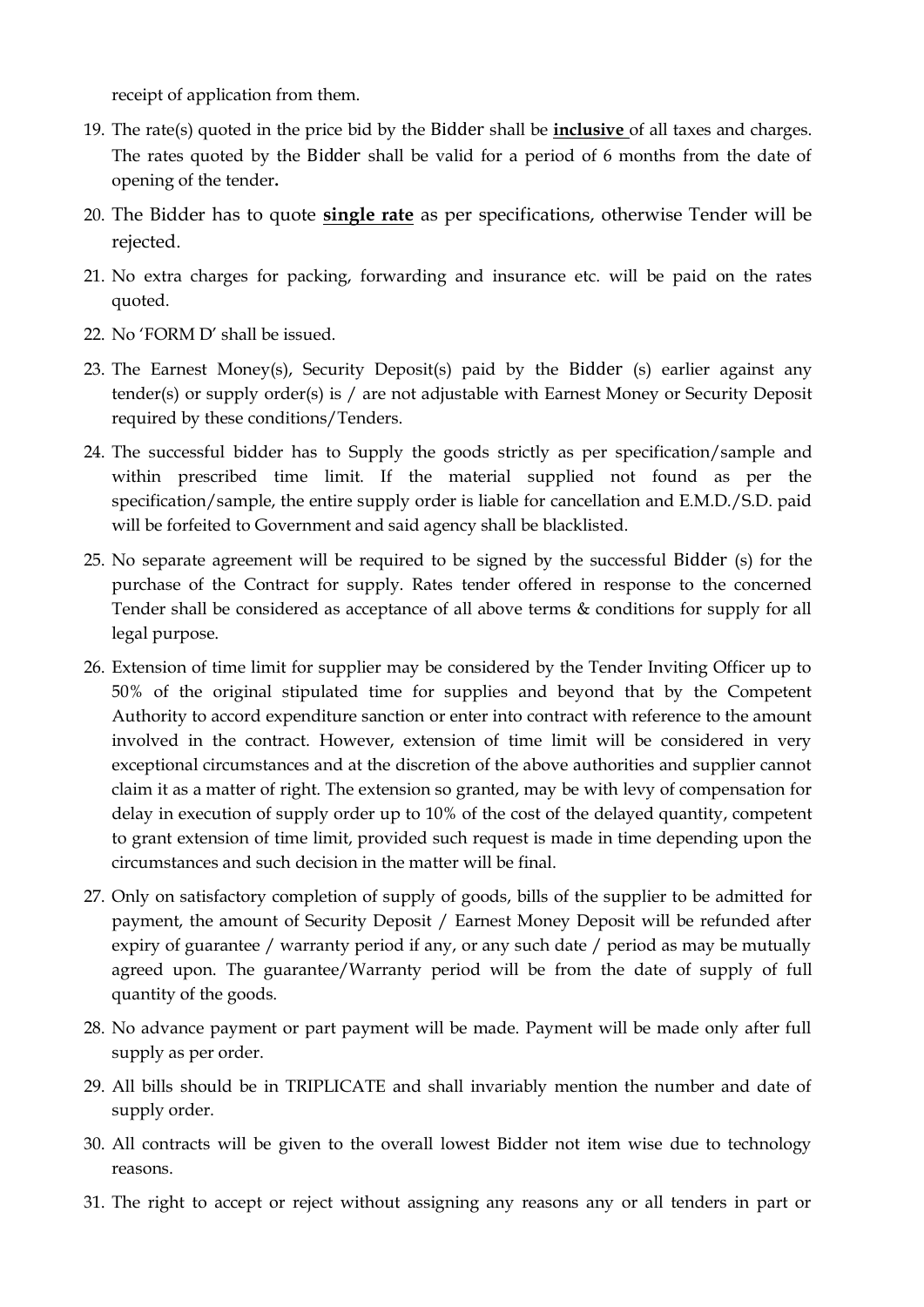whole is reserved with the Tender Inviting Officer and his decision(s) or all matters relating to acceptance or rejection of the tenders as a whole or in part will be final and binding to all.

32. Permanent Helpline number along with the number and address of senior officials of the agency to be provided. The Head Masters/Teachers of the school may contact them for resolving technical issues, if any.

# **33. All disputes subject to Daman jurisdiction only.**

# **Other Project Specific Conditions**

- **1. Period of contract:** The tender for providing e-content for Smart LED TV for Classrooms of various schools in UT OF DAMAN & DIU AND DADRA & NAGAR HAVELI shall be allotted for a period of 12 months (one year) from the date of commissioning & functioning of Smart Classrooms in UT OF DAMAN & DIU AND DADRA & NAGAR HAVELI Schools subject to renewal of contract for further 2 years based on performance at same rate.
- **2.** The successful bidder will also maintain and upkeep the e- content for Smart Classrooms under comprehensive warranty throughout the contract period as per the terms & conditions given in this tender document.
- **3.** All e-content of the Smart Classrooms shall be delivered and installed at location/site of UT OF DAMAN & DIU AND DADRA & NAGAR HAVELI government schools. The Bidder shall bear all the costs for the supply, installation and maintenance to respective locations.
- **4.** The list of schools containing details of Locations will be provided at the time of issuance of work order.
- **5.** The bidder should ensure proper installation of Educational Digital Content in Smart Classrooms in UT OF DAMAN & DIU AND DADRA & NAGAR HAVELI Schools and the proper functioning of all the equipments. The Principal of the school concerned will certify the successful installation.
- **6.** The bidder must have the full licensed rights of the software nationally as well as internationally of all software/operating systems developed and /or supplied to UT OF DAMAN & DIU AND DADRA & NAGAR HAVELI through this tender.
- **7.** Bidder must provide a 24/7 helpline number for entire period of contract with name of relevant person at senior level to provide tech support and to resolve the queries and defaults to each school head.

## **8. TRAINING REQUIREMENTS FOR THE E-CONTENT**

- Training for all the concerned teachers in each school needs to be provided by the bidder. All the Teachers will undertake the training in the presence of the principal of the respective school.
- Post this training, independent evaluation will be carried out by UT OF DAMAN & DIU and DNH education department to understand the readiness of the teachers in each school in adoption of the smart teaching mechanism.
- In case administration find out there are still training requirements based on the above evaluation, the bidder needs to undertake further training as specified in the evaluation report prepared by administration.
- The successful bidder will also provide 2 days refresher training of teachers on quarterly basis for the period of contract. Date, Time and venue of training will be finalized by the administration
- **9.** If services of bidder are not found satisfactory, at any stage during the period of contract, in such situations the firm shall be bound to remove the deficiencies at its own cost within the time period fixed by UT administration of DD & DNH. In case the firm is not able to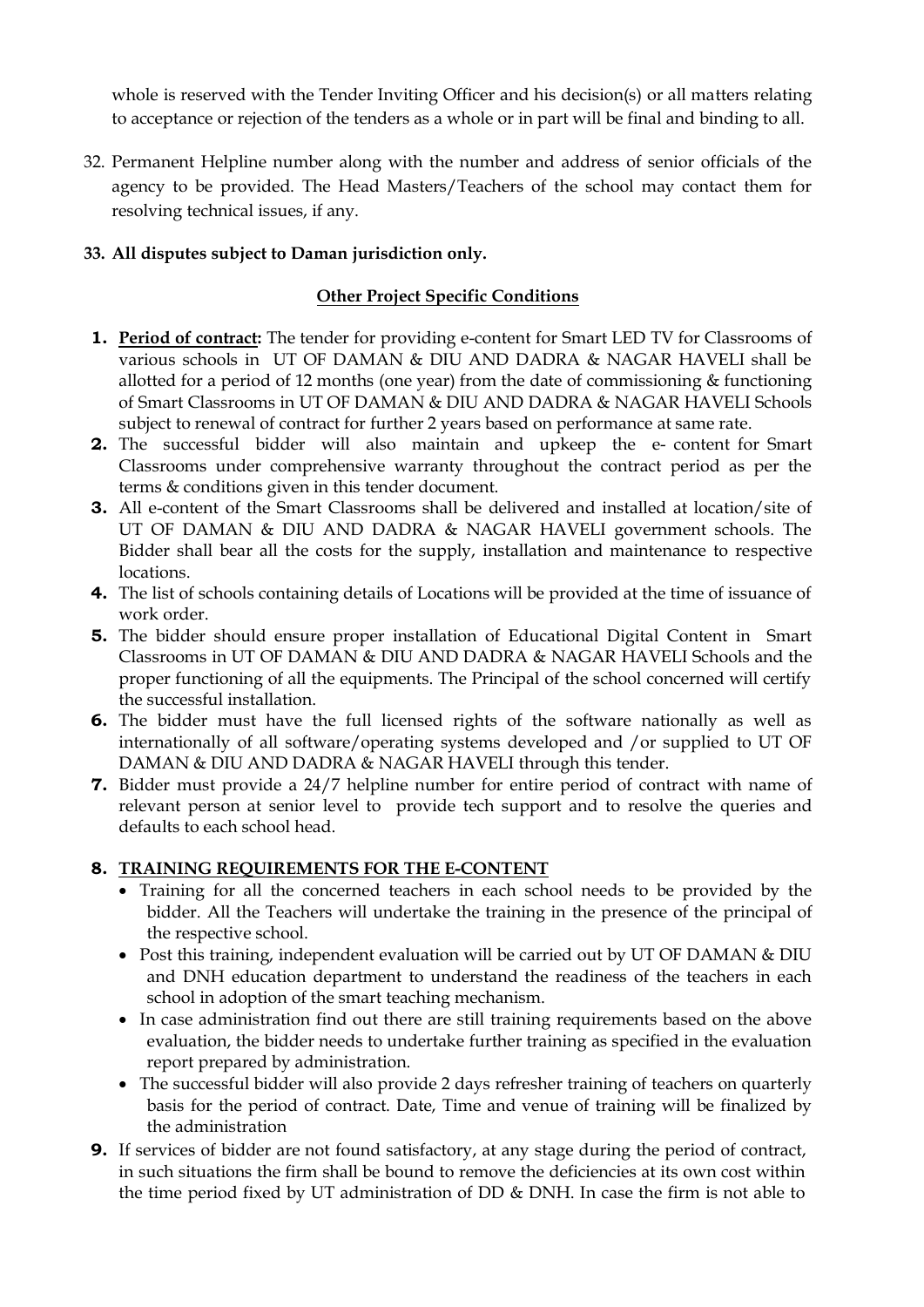remove and rectify the deficiencies within the given time period, the Director of Education UT OF DAMAN & DIU *will* be competent to impose the penalty provisions stated in this tender document.

# **10. PENALTY CLAUSE**

- No Digital Content in the smart classrooms and elsewhere shall be down for more than 24 hours continuously from the date of the lodging of complaint, otherwise a penalty of Rs 5000/per day will be imposed.
- However, if Even after 15 days, the rectification does not take place and the problem still persists, the Principal of the concerned School, Resource person along-with Engineer of the service provider will check & verify the faulty component/ equipment/hardware and the successful bidder is liable to replace the component/ equipment/hardware of same or higher specifications & same brand, which should be compatible with the existing hardware/software. In case of non-compliance of above, a final show cause will be issued to rectify the system in next 7 days otherwise the contract will be terminated and the complete security amount will be forfeited and supplier will be liable to repay all the payments made before

# THE ABOVE CONDITIONS ARE ACCEPTED & ARE BINDING TO ME /US.

**Signature of the Supplier with Tender Inviting Officer Rubber Stamp with date**

**Director of Education** UT of Daman & Diu Daman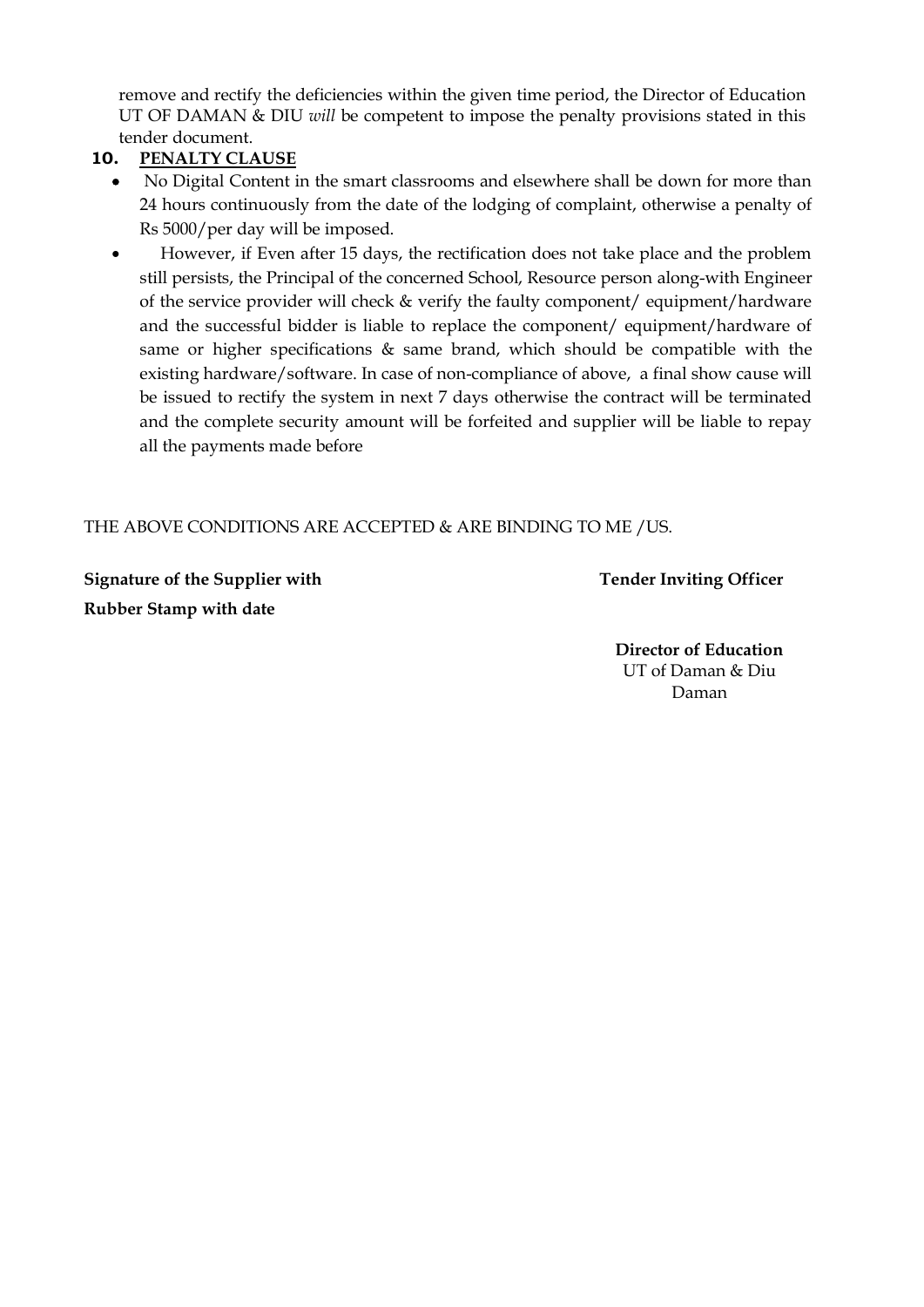#### **ANNEXURE-I**

#### **1. SOFTWARE & EDUCATIONAL DIGITAL CONTENT (FOR ONE YEAR)**

The supply, installation & up gradation of Educational Digital Contents and software for the Smart Classrooms from I to XII classes will be based on the syllabus as mentioned below:-

| S.<br>No. | Subject and Quantity                                                                                                                                                                    | Class    | Language/Medium of Content                                                                                            | Syllabus                                                                                                                                                    |
|-----------|-----------------------------------------------------------------------------------------------------------------------------------------------------------------------------------------|----------|-----------------------------------------------------------------------------------------------------------------------|-------------------------------------------------------------------------------------------------------------------------------------------------------------|
| 1.        | All Subjects<br>Quantity as<br>per<br>ANNEXURE I-A -<br>1039 modules.<br>(the rate quoted<br>should<br>be.<br>consolidated<br>for<br>modules<br>1039<br>i.e.<br>consolidated<br>amount) | I to XII | English,<br>Hindi,<br>Gujarati,<br>Marathi (as per requirement of<br>respective classroom<br>of<br>respective school) | As per GCERT, NCERT,<br><b>MSBHSE</b><br>CBSE,<br><sub>or</sub><br>Respective<br>board<br>syllabus and as per<br>requirement of DD &<br>DNH administration. |

\*Further Bidder need to provide any other subject in required language as per need of the education department of DD & DNH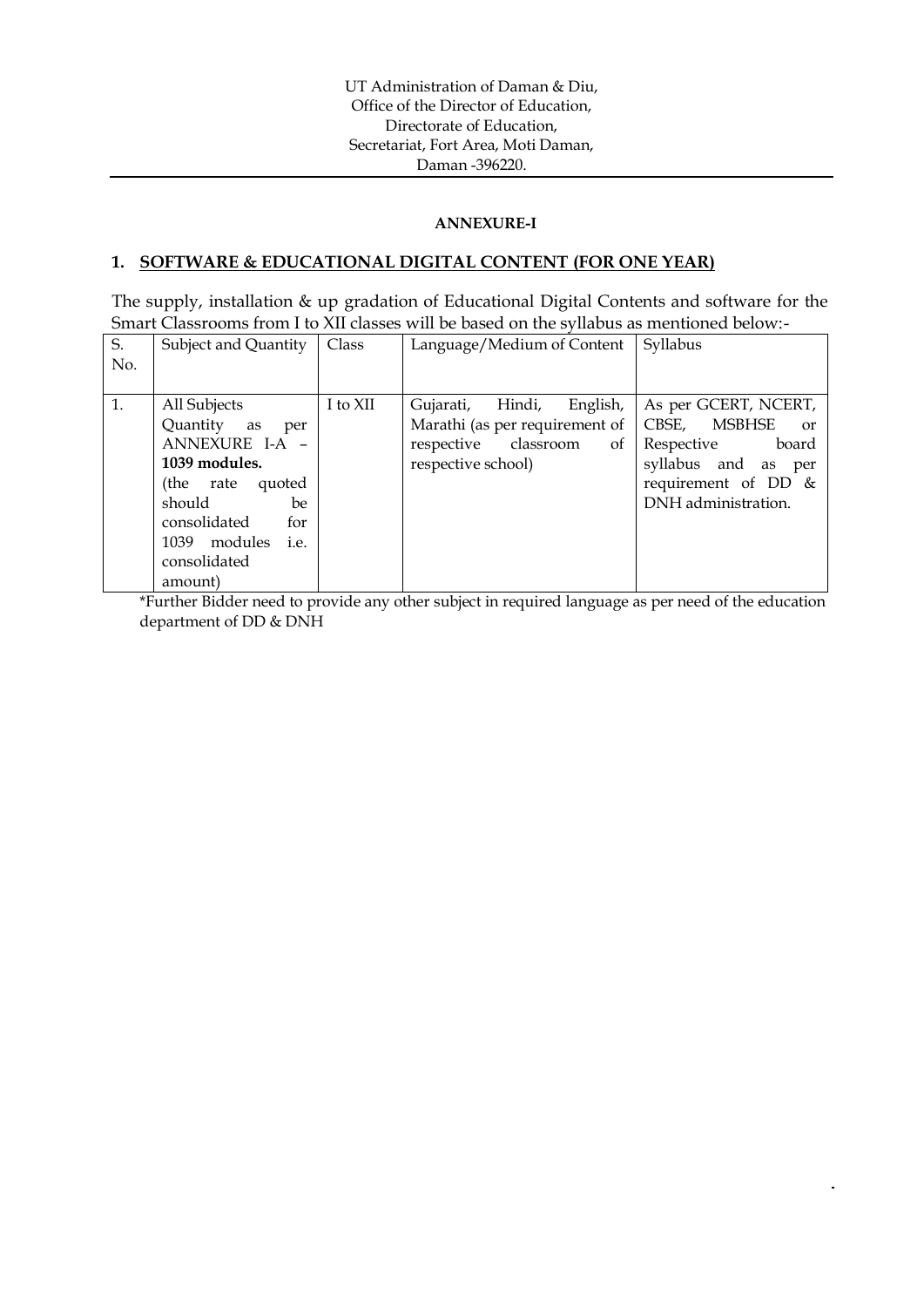#### **2. TECHNICAL SPECIFICATION**

#### **Annexure II**

All the digital educational contents for syllabus from 1st to 12<sup>th</sup> should follow the text book based curriculum of the Gujarat State Education Board/Maharashtra State Board/NCERT/CBSE. Educational contents provided should also include Languages Gujarati, Hindi, English and Marathi.

#### **Functional & Technical specifications for the Digital e-Learning platform:**

#### **The Digital e-Learning platform should have the following Functional features:**

a) User Registration: Digital e-Learning platform must allow Teachers/Students to register to use the e-Learning contents for a particular grade.

b) Administration: Digital e-Learning platform must allow administrator to manage user registrations and profiles, define digital content access, manage content, view reports in an offline environment.

c) Planning & Tracking Academic Progress: Planning and tracking of academic progress should be automatic and enabled for the following roles Students / Teachers.

d) Performance Tracking: Tacking of the marks for a Class or an individual on the basis of the tests & quiz attempted using the app must be possible.

e) Content Upload: Teachers must have the access to feature to upload contents as per the academics and link it to the available academic structure. The upload of contents must allow saving of uploaded contents locally or on a google drive in an organized manner as per the structure of the syllabus.

f) Question Bank: Digital e-Learning platform should have interactive MCQ/Fill in the blanks etc. type questions for the available academic structure.

g) Teacher can create Question Bank: Teacher should be able to add additional questions to the available academic structure and contribute towards creation of Question Bank.

h) Assessment: Digital e-Learning platform must be having feature to conduct MCQ type quick assessments inline during a blended session, for topic/chapter level and for a subject level.

i) Google for Education: Digital e-Learning platform must be integrated with free tools available like Google for Education. It must seamlessly integrate the Google Classroom forum for empowering teachers to create classes, distribute assignments, send feedback, and see everything in one place. It is Instant. Paperless. Easy.

j) Google Drive: Digital e-Learning platform must be integrated with free google drive for uploading and storing contents created by teachers.

k) YouTube Integration: Digital e-Learning platform must be integrated with YouTube to allow teachers to add reference links for supplementary access to more MOOC contents. These added YouTube links must be placed as per the available academic structure and played from within the Digital e-Learning platform and stored for anytime access.

l) Lesson Planning: Digital e-Learning platform should have notes feature to do Lesson Planning and execution for a specific sub topic within a topic/chapter.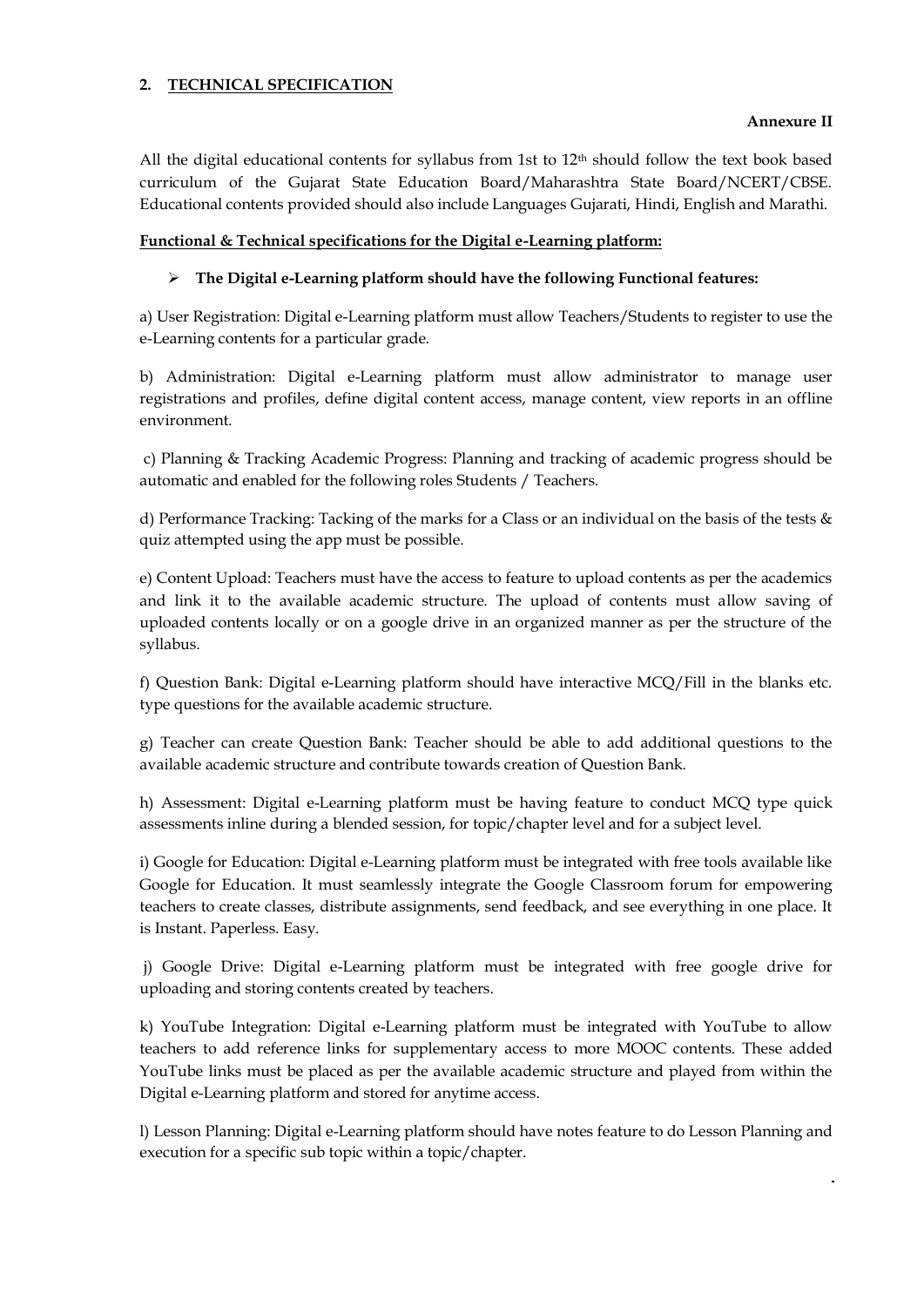m) Support blended learning: Digital e-Learning platform should offer a curriculum that mixes classroom and online digital contents easily. The Digital e-Learning platform should be able to handle audio and video contents.

n) Content integration features: Apart from supporting the vendor's own digital contents, the Digital e-Learning platform should provide native support to a wide range of third-party contents also.

o) Reports: Digital e-Learning platform should generate graphical as well as tabular user wise reports on Session, Activities, Usage, Notes, Content Addition, Quiz etc. It should be possible to generate .pdf for these reports and even mailing these to registered email id from within the Digital e-Learning platform. The Reports must be available in Graphical as well as tabular formats.

p) Dynamic Dashboard: Digital e-Learning platform should have a dynamic dashboard to represent the progress of the learning process and give a bird eye view for time spent, quiz available, modules available and progress.

q) Platform Updates: Digital e-Learning platform should have facility to update Online for patches and updates.

r) Accessibility: Digital e-Learning platform should have facility to change to font text size.

s) Search: Digital e-Learning platform should have a facility to search educational contents within the selected grade, subject, chapter and topic.

t) Localization: Digital e-Learning platform should have a facility to localize the User Interface.

#### **The Digital e-Learning platform should have the following Technical features:**

a) The Digital e-Learning platform must be an App and should run on Android / Linux / Ubuntu and Windows Desktop/Server OS or higher version.

b) The Digital e-Learning platform should be on a learning approach and thus can be learned in observe of seglecters by a peer group.

c) The Digital e-Learning platform should allow the Teachers to upload or provide additional content reference in form of a document formats, media formats, notes etc. for any or all topic/sub topic during a Computer Aided Learning (CAL) session or prior to CAL session.

d) The Digital e-Learning platform should have a Student Centric learning approach by providing Learning Objectives, Audio with Transcript/Subtitles, Course help, Course Search, Glossary, Summary, Notes etc.

e) The Digital e-Learning platform should accommodate all types of learners i.e. visual and auditory.

f) The Digital e-Learning platform should maintain high visual standards and consistency with respect to fonts, colors, animations, designs etc. The e-Learning courseware contents must not use any material, images, animation, pictures etc. from the internet.

g) The Digital e-Learning platform within the course should follow a logical sequence mapped to text books for easy learning. The lessons based on modular approach with at least 3 or more levels.

h) The Digital e-Learning platform Lessons should be interactive, with proper animations and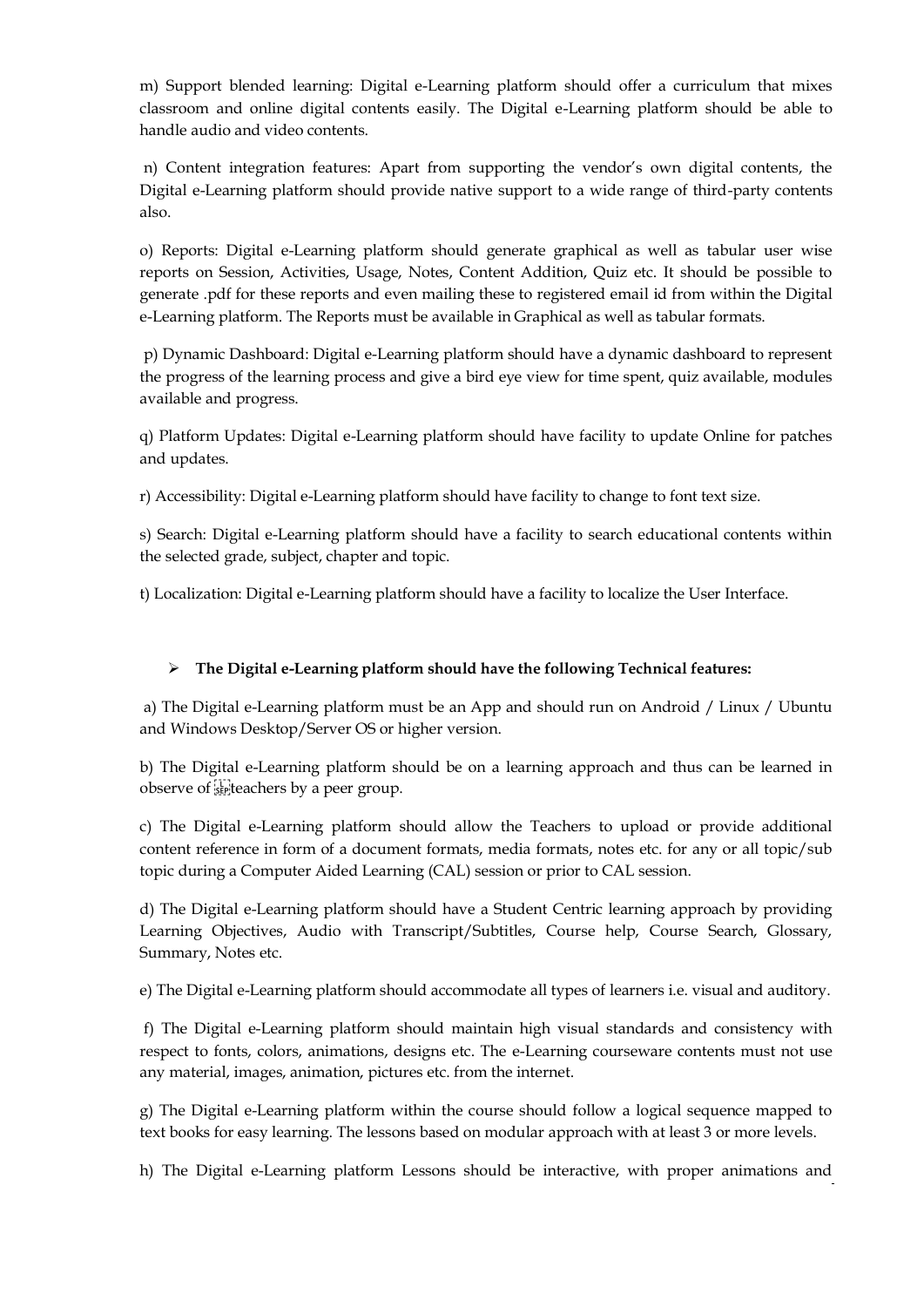illustrations, should have more illustrated images and animations rather than scanned pictures and mere videos.

i) The Digital e-Learning platform needs to engage learners for active learning by means of simulations, illustrations, activities like fill in the blanks, multiple choice quiz in form of In-Line questions to judge students' concentration during the CAL sessions.

j) The Digital e-Learning platform should have narration/interaction in the same language the course is offered and must have inbuilt transcript support apart from audio in the language it is offered in this case Marathi.

k) The Digital e-Learning platform should allow 3 Way learning approach (Audio, Visual and Hands on).

l) The Digital e-Learning platform should be enabled with responsive design for accessibility over the Web/Desktop/Mobile/Smart Phones with all features.

m) The Digital e-Learning platform should allow the users to navigate from one courseware to another using a single user interface to select a particular module or courseware with simple Icon based navigation

n) The Digital e-Learning platform should be able to have ease of instructional language selection for all or particular module.

o) The Digital e-Learning platform must be operational in a virtual/shared computing lab environment.

p) The Digital e-Learning platform must have feature be able to stream online contents.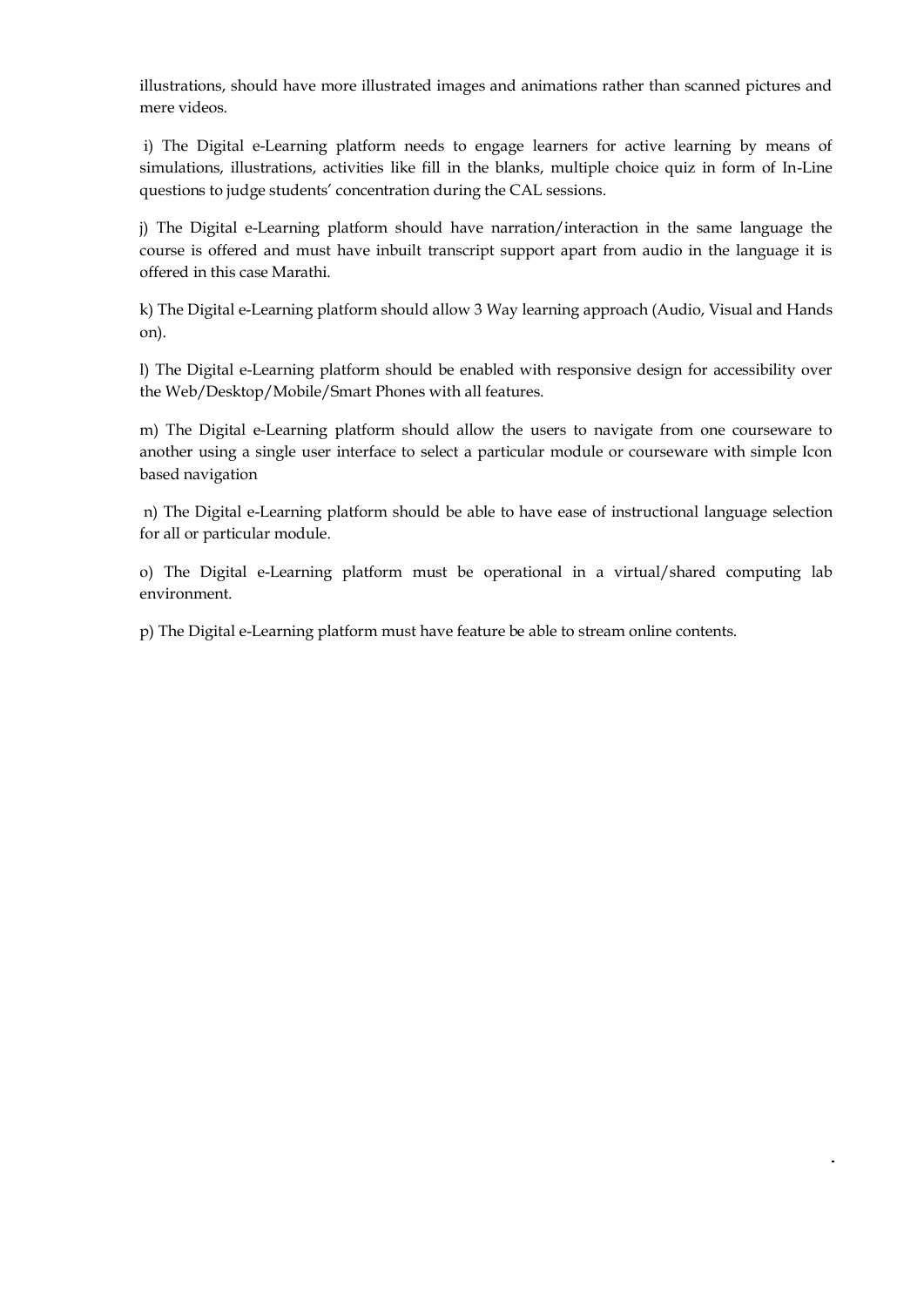## **Technical Evaluation - Annexure III**

If the bidder fulfills technical specification given in annexure-II and relevant documentation given in terms and conditions, only then bidder will be evaluated based on below mentioned criteria. **Bidders scoring 70 or more than 70 marks out of 100 marks will only be qualified for opening price bid otherwise will be disqualified.**

| S No.          | Criteria                                                                                                                                                                                                                                                                                                                            | Maximum Marks |
|----------------|-------------------------------------------------------------------------------------------------------------------------------------------------------------------------------------------------------------------------------------------------------------------------------------------------------------------------------------|---------------|
| $\mathbf{1}$   | <b>Financial Turnover</b>                                                                                                                                                                                                                                                                                                           | 10            |
|                | The bidder should have an average Annual turnover of not less than Rs. 2 Cr<br>for the last three financial years (as of 31-03-2018)                                                                                                                                                                                                |               |
|                | Average Annual Turnover for past 3 years                                                                                                                                                                                                                                                                                            |               |
|                | 2Cr to 5Cr -5 marks                                                                                                                                                                                                                                                                                                                 |               |
|                | $>5Cr - 10$ marks                                                                                                                                                                                                                                                                                                                   |               |
| $\overline{2}$ | <b>Experience in Education</b>                                                                                                                                                                                                                                                                                                      | 20            |
|                | The bidder should have executed / executing projects involving provisioning<br>of IT hardware or educational e-Learning software, Online MIS<br>Dashboard with educational services like teacher training on use of<br>multimedia content in at-least 500 Government schools in last 3 years.<br>Marks would be awarded as follows: | 20            |
|                | $\bullet$ 500 to 1000 schools = 10 marks                                                                                                                                                                                                                                                                                            |               |
|                | $\cdot$ 1001 to 1500 schools = 15 marks                                                                                                                                                                                                                                                                                             |               |
|                | $\bullet$ > 1500 schools = 20 marks                                                                                                                                                                                                                                                                                                 |               |
| 3              | Certification                                                                                                                                                                                                                                                                                                                       | 10            |
|                | The bidder must possess valid certifications on ISO 9001:2008                                                                                                                                                                                                                                                                       | 10            |
| 4              | App based e-learning platform                                                                                                                                                                                                                                                                                                       | 10            |
|                | E-learning platform which is app for students/teachers to access digital content<br>online beyond classroom teaching using tablet / mobile/ PC. Marks<br>would be awarded as follows:                                                                                                                                               | 10            |
|                | • Mobile App $= 2$ marks                                                                                                                                                                                                                                                                                                            |               |
|                | • Hybrid Mobile App = 5 marks                                                                                                                                                                                                                                                                                                       |               |
|                | • Hybrid Mobile App with online content streaming = 10 mark                                                                                                                                                                                                                                                                         |               |
| 5              | Capacity building of teachers                                                                                                                                                                                                                                                                                                       | 10            |
|                | The bidder should have experience of capacity building of teachers Marks<br>would be awarded as follows:                                                                                                                                                                                                                            | 10            |
|                | $\cdot$ 100 - 150 Teachers = 4 marks                                                                                                                                                                                                                                                                                                |               |
|                | • $151 - 200$ Teachers = 6 marks                                                                                                                                                                                                                                                                                                    |               |
|                | $\bullet$ > 200 Teachers = 10 marks                                                                                                                                                                                                                                                                                                 |               |
| 6              | Innovation                                                                                                                                                                                                                                                                                                                          | 10            |
| 6              | PPT and Demo                                                                                                                                                                                                                                                                                                                        | 30            |
|                |                                                                                                                                                                                                                                                                                                                                     | Total-100     |

 $\overline{\phantom{a}}$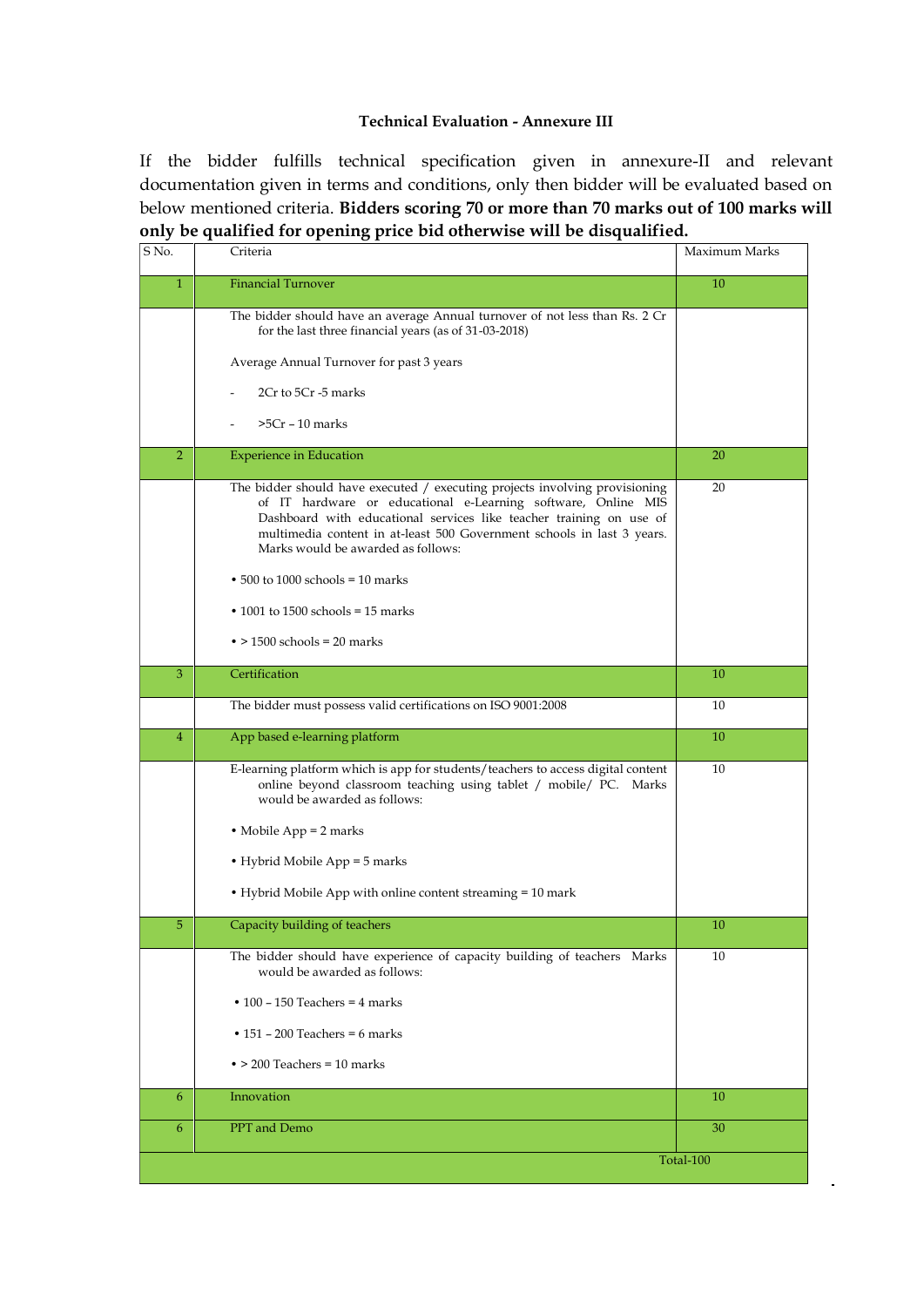\*If during the presentation and demo, any bidder found misfit as per need of Education Department of Daman & Dadra Nagar Haweli will be summarily rejected.

## **Financial Evaluation criteria – Annexure IV**

# **Further, QCBS model will be adopted to select the bidder based amongst qualified ones after above evaluation as per following -**

- 1. Annexure III score weights will be 70% and 30% will be of financial bid. Therefore, total 100% or 100 marks will be used to evaluate based on QCBS.
- 2. However, it is mandatory to score 70 marks out of 100 marks in annexure III criteria.
- 3. Annexure III marks awarded will be converted to 7/10 fraction.**(A)**
- 4. Further, Financial will be considered as below **(B)**
	- a. Lowest bidder will be awarded 30 marks out of full 30 marks for financial bid.
	- b. Further, other bidders will get marks as  $=$  (lowest bidder price)/ (current bidder price)  $X$  30.
- 5. Finally, Converted annexure III marks at (**A**) and converted financial bids at (**B**) will be totaled i.e. **(A)+(B)=final score**, and bidder scoring maximum will be awarded the contract.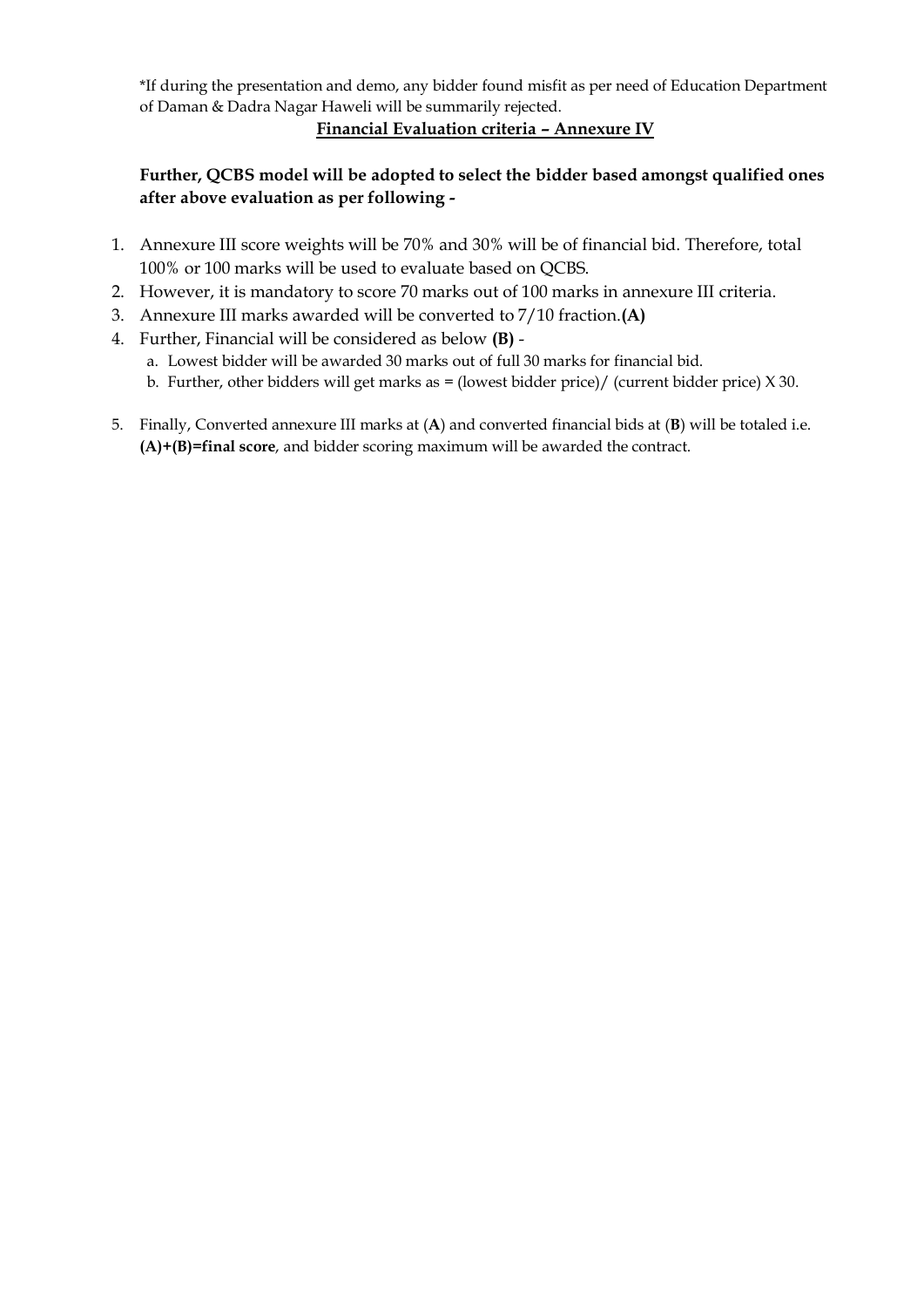#### Annexure - A

#### **(Tender Notice No. 02 / E-CONTENT/2018-19)**

To,  $\overline{\phantom{a}}$ \_\_\_\_\_\_\_\_\_\_\_\_\_\_\_\_,  $\overline{\phantom{a}}$  $\overline{\phantom{a}}$ Subject: Supply of \_\_\_\_\_\_\_\_\_\_\_\_\_\_\_\_\_\_\_\_. Reference: Tender No. \_\_\_\_\_\_\_\_\_\_\_\_\_\_\_\_\_\_\_\_ Due on \_\_\_\_\_\_\_\_\_\_\_\_. Dear Sir, We, who are an established and reputed manufacturer of \_\_\_\_\_\_\_\_\_\_\_\_\_\_ having factory/factories at \_\_\_\_\_\_\_\_\_\_\_\_\_\_\_\_\_\_\_\_ hereby certify that M/s. \_\_\_\_\_\_\_\_\_\_\_\_\_(name & address of the distributor/dealer/agent) is our authorized distributor/dealer/agent & we authorize them to submit a tender, process the same further and enter into a contract with you against your requirement as contained in the above referred tender document for the above goods. We hereby agree to manufacture \_\_\_\_\_\_\_\_\_\_\_\_\_\_\_\_\_\_ as per the tender specification and supply the same to  $M/s$   $\qquad \qquad$ 

No other firm other than  $M/s$   $\qquad \qquad$  is authorized by us to represent us in the above referred tender.

FULL SIGNATURE WITH FULL NAME & RUBBER STAMP OF MANUFACTURER'S/AUTHORISED SUPPLIERS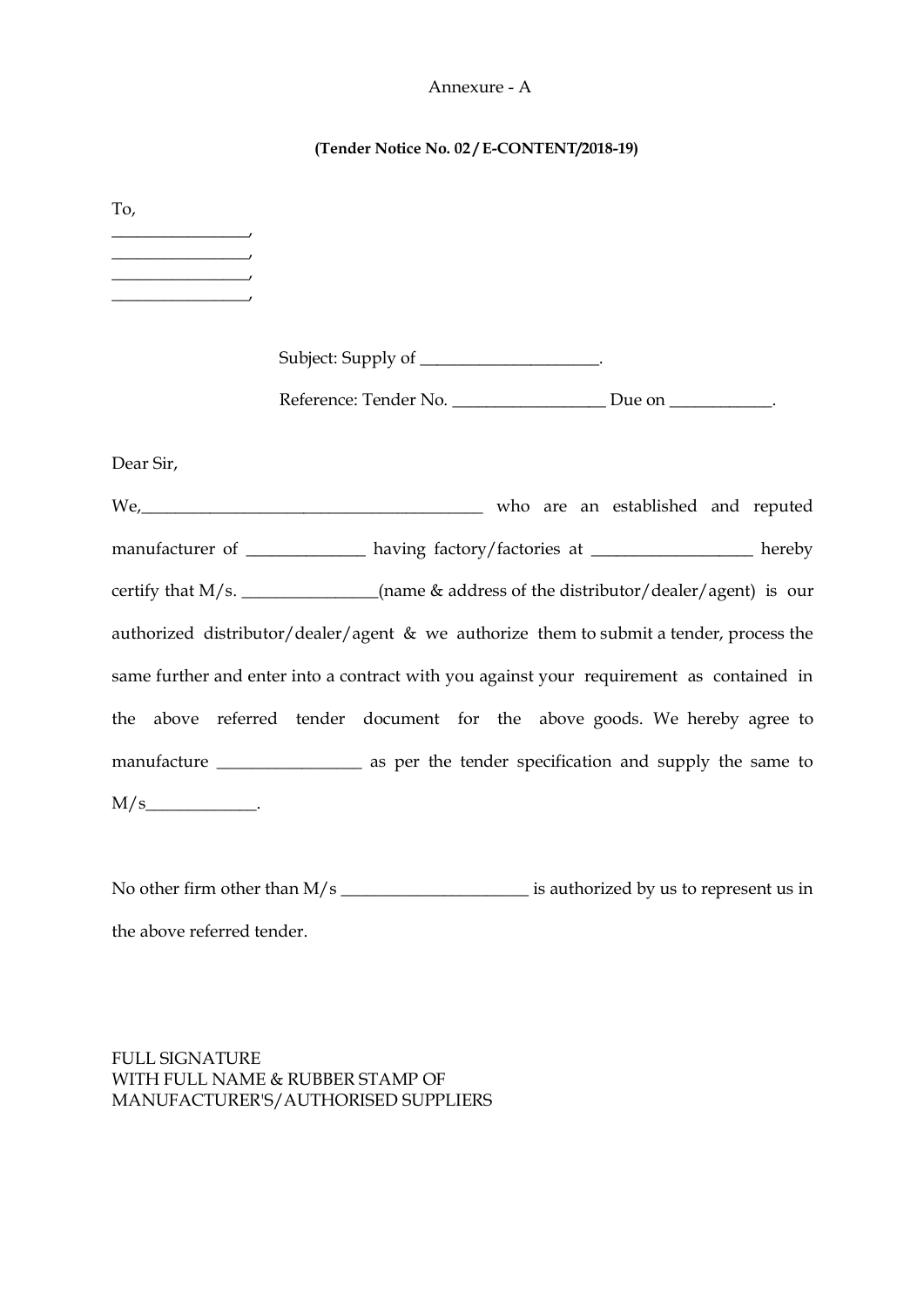#### Annexure – B

## Undertaking

To,  $\overline{\phantom{a}}$  $\overline{\phantom{a}}$  $\overline{\phantom{a}}$  $\overline{\phantom{a}}$ 

> Subject: Supply of \_\_\_\_\_\_\_\_\_\_\_\_\_\_\_\_\_\_\_\_\_. Reference: Tender No. \_\_\_\_\_\_\_\_\_\_\_\_\_\_\_\_\_\_\_\_ due on \_\_\_\_\_\_\_\_\_\_\_\_\_.

Dear Sir,

We have read and understood all the terms and conditions mentioned in your above referred Tender and we have no doubts whatsoever regarding the same.

We undertake that all the terms & conditions mentioned in your above referred tender are acceptable and binding on us.

TENDERER'S FULL SIGNATURE WITH FULL NAME & RUBBER STAMP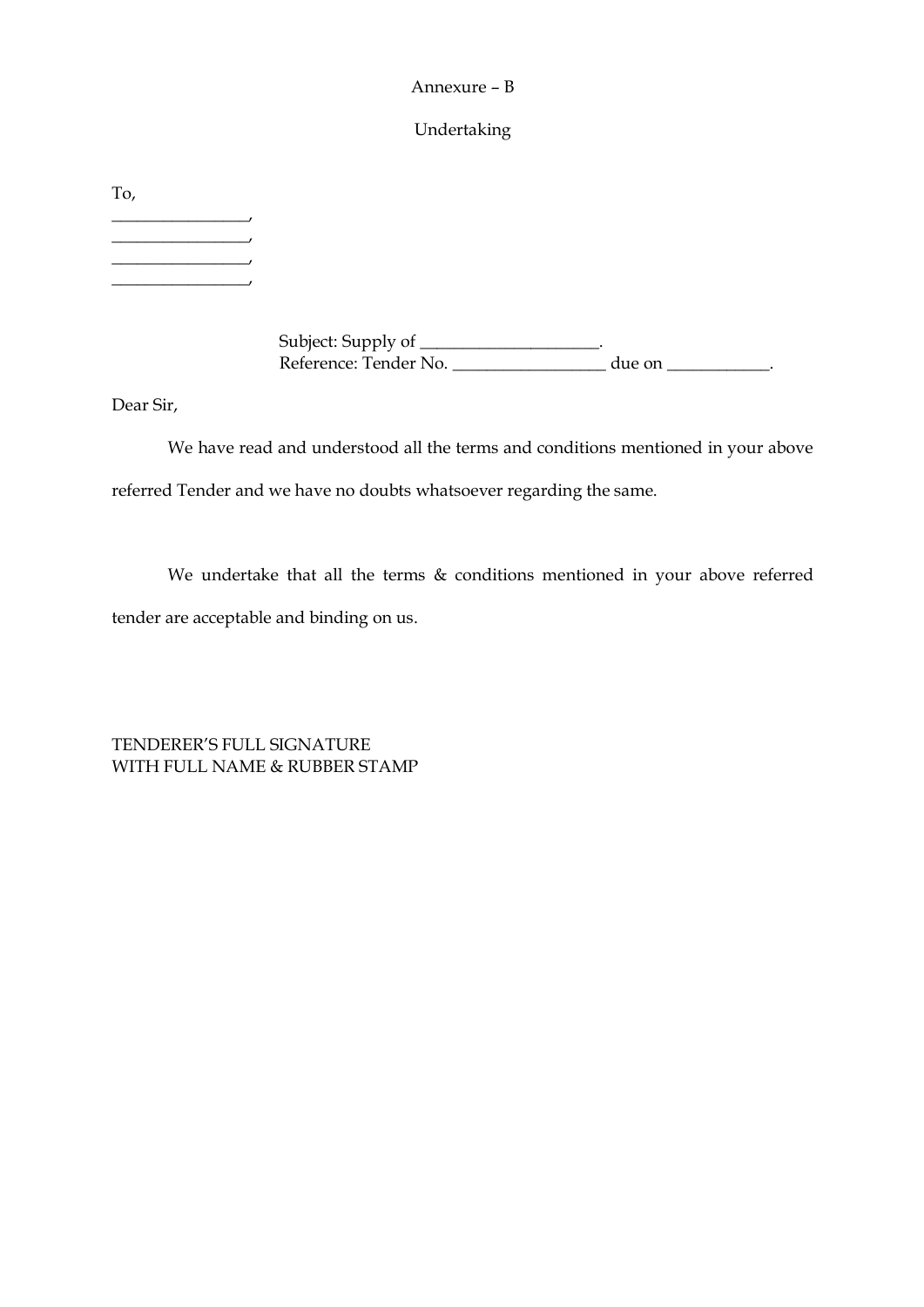## Annexure - C UNDERTAKING

| To,       |                                                                                                                                                                                                                                                                           |                   |  |
|-----------|---------------------------------------------------------------------------------------------------------------------------------------------------------------------------------------------------------------------------------------------------------------------------|-------------------|--|
|           |                                                                                                                                                                                                                                                                           |                   |  |
|           | Subject: Supply of ___________________.<br>Reference: Tender No. by due on the contract of the contract of the contract of the contract of the contract of the contract of the contract of the contract of the contract of the contract of the contract of the contract o |                   |  |
| Dear Sir, |                                                                                                                                                                                                                                                                           |                   |  |
|           | I/We                                                                                                                                                                                                                                                                      | (Full Name in the |  |
|           | Capital Letters starting with surname) the Proprietor / Managing Partner / Managing                                                                                                                                                                                       |                   |  |

Director / Holder of the Business / Authorized Distributors for the Establishment / Firm / Registered Company named herein below do here offer to supply the \_\_\_\_\_\_\_\_\_\_\_\_ as mentioned in the tender & in accordance with the specifications therein.

TENDERER'S FULL SIGNATURE WITH FULL NAME & RUBBER STAMP